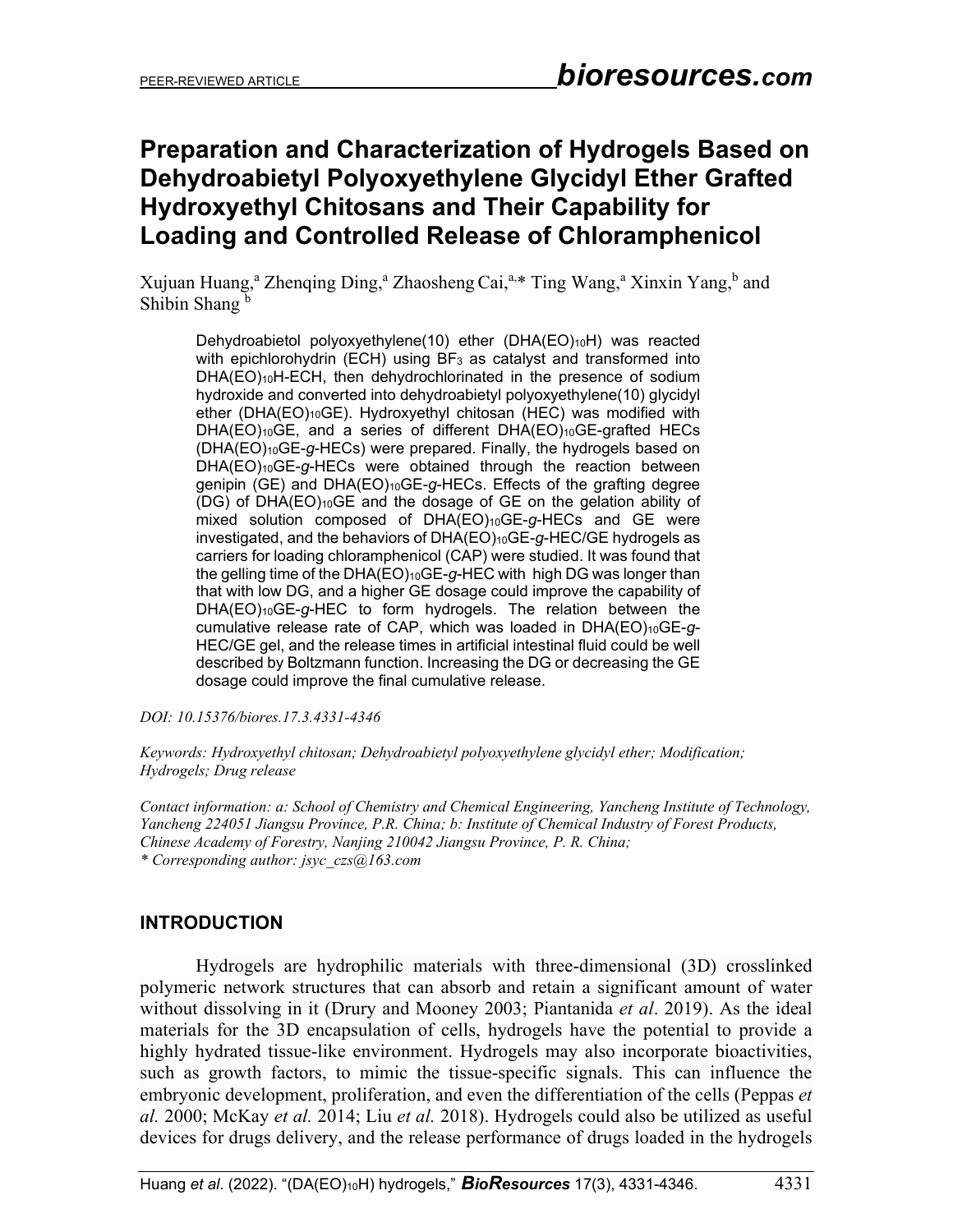could be adjusted by controlling the crosslinked density or using different hydrogels (Dong *et al.* 2016; Zhao *et al.* 2017). Synthetic and natural polymers can be utilized to prepare hydrogels (Marsich *et al.* 2008; Kempaiah and Nie 2014). Hydrogels based on natural polymers possess numerous advantages that make them ideal candidates for biomedical applications (Feng *et al.* 2010; Lai and Shum 2015). The hydrogels based on biopolymers, such as chitosan (CTS), cellulose, and starch, have become important materials for tissue engineering, wound healing, drug loading and controlled release, and cell culture applications (Sacco *et al.* 2014).

CTS is a natural polysaccharide that is obtained by the partial deacetylation of chitin, which is a highly abundant natural polymer composed of N-acetylglucosamine and glucosamine residues (Ravi Kumar 2000; Shariatinia 2019). Due to its biocompatibility, biodegradability, nontoxicity, and ability to be transformed into a cationic polymer through protonation, CTS has been examined and proposed as a biomaterial in the development of controlled and targeted release of drug delivery systems (Supper *et al.* 2014; Zhou *et al.* 2015). Hydroxyethyl chitosan (HEC) is one of the most important derivatives of CTS and can be obtained through the reaction between CTS and a hydroethylating agent (Liang *et al.* 2011). The introduction of hydroxyethyl groups into the sugar chain of CTS can improve its spatial structure, weaken the inter-molecular forces, and increase the watersolubility. This can endow HEC with excellent properties, such as moisturizing, filmforming, and antioxidation, among others (He *et al.* 2017; Wang *et al.* 2017). These excellent properties give HEC the ability to be applied as an antioxidant, a tissue engineering material, a medicine carrier, a medical dressing, and others. HEC and its derivatives have been employed as one of components for preparing hydrogels that can be utilized to load and control the release of drugs (Hou *et al.* 2021).

Gum rosin (GR) is a natural product that is obtained by heating pine oleoresin, which is produced from pine and conifer trees, by vaporizing the volatile liquid terpene components (Wilbon *et al.* 2013). The main component of GR is rosin acids, which are the complex mixture of several compounds, particularly abietic acid and pimaric acid (Sacripante *et al.* 2015). Rosin's excellent biocompatibility and biodegradation features mean that it is safe to use, and hence many of its derivatives have been applied in pharmaceutical fields (Kreps *et al.* 2017; Li *et al.* 2019). Dehydroabietic acid (DHAA) is a [carboxylic acid](https://fanyi.so.com/?src=onebox#carboxylic%20acid) with hydrogenated phenanthrene nucleus and isolated from disproportionated rosin (Sacripante *et al.* 2015). The presence of a phenanthrene nucleus could endow the DHAA with lipophilicity and rigidity (Lei *et al.* 2017), and the presence of carboxyl groups could endow it with reactivity including esterification, salification, and amidation. These properties make DHAA a suitable material for use in different fields, such as in the preparation of surfactants, the synthesis of drugs, and the manufacturing of coatings (Feng *et al.* 2018). Dehydroabietinol (DHA) is a derivative of DHAA, and it is obtained through reducing methyl dehydroabietate or DHAA. Monodehydroabietyl polyethylene glycol(n) ether  $(DHA(EO)<sub>n</sub>H)$  is an etherifying product of DHA reacted with oxirane, and it could be utilized to prepare dehydroabietyl polyoxyethylene(n) glycidyl ether (DHA(EO)nGE). Similar to the dehydroabietyl glycidyl ether (DAGE) (Guo *et al.* 2020), the presence of epoxy group could also endow the DHA(EO)<sub>n</sub>GE with the ability to react with the water-soluble derivatives of CTS and introduce the phenanthrene nucleus and polyoxyethylene structure into their sugar chain. Meanwhile, because the phenanthrene nucleus is one of the hydrophobic groups with [rigidity,](https://fanyi.so.com/?src=onebox#rigidity) and the polyoxyethylene chain is a hydrophilic-lipophilic structure with flexibility (Ito *et al.* 2013; Arslan 2020), the DHA(EO)<sub>n</sub>GE-modified water-soluble derivatives of CTS could possess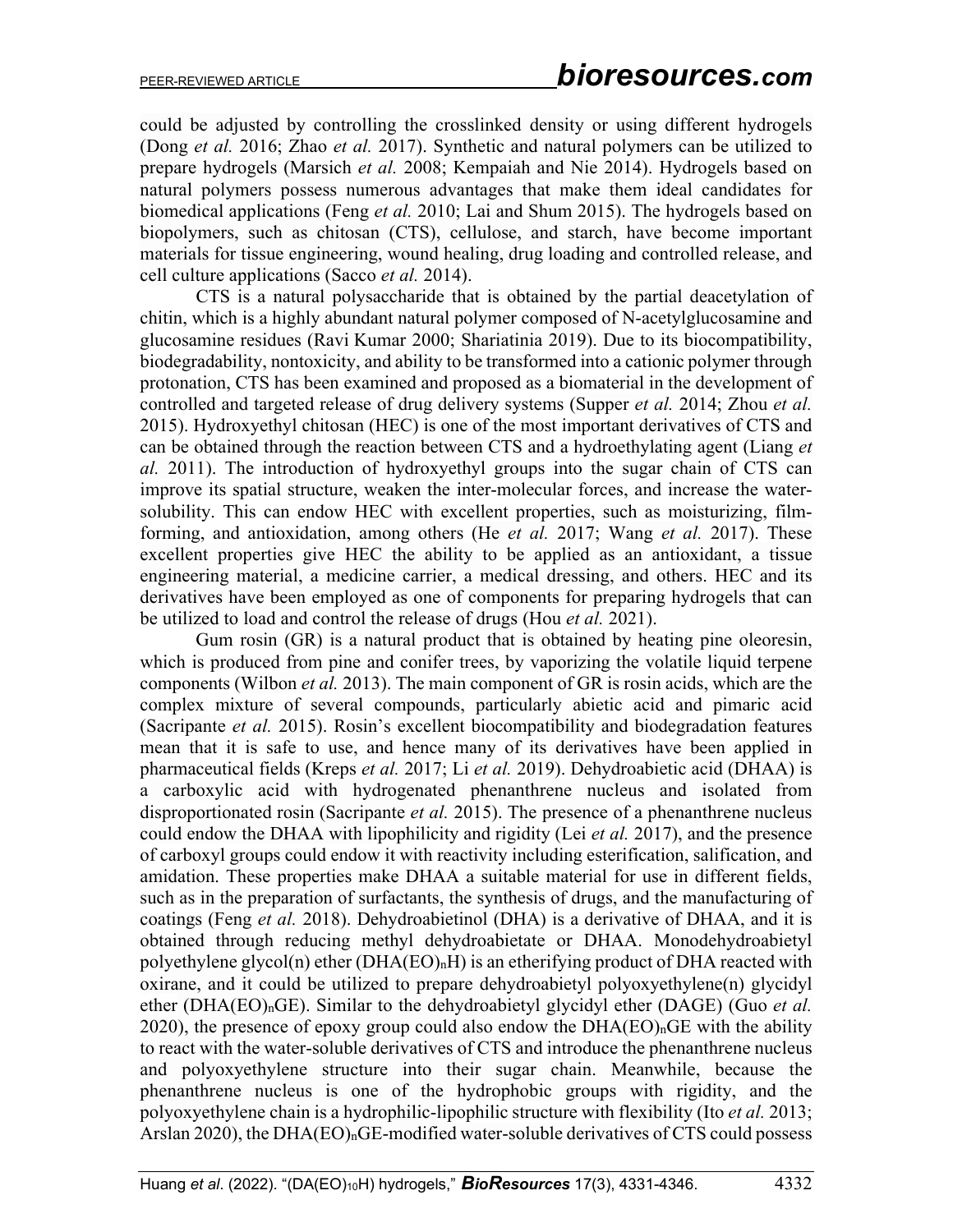the capability to aggregate into micelle with large lipophilic core in aqueous solution. The DHA(EO)<sub>n</sub>GE-modified water-soluble derivatives of CTS could then be utilized as a special carrier for loading poorly water-soluble drugs and increasing their solubility in physiological conditions without compromising their pharmaceutical performance.

Genipin (GE) is the hydrolyzing product of geniposide, which is isolated from the fruits of Gardenia (Park *et al.* 2002; Nunes *et al.* 2018). It has been widely used as an antiphlogistic and a cholagogue in herbal medicines (Feng *et al.* 2011; Muzzarelli *et al.* 2015). The existence of a recessive glutaraldehyde structure in the GE molecule could endow it with the capability to react with amino groups by nucleophilic addition condensation (Chen *et al.* 2005). The cytotoxicity of GE is approximately 5,000 to 10,000 times less than that of glutaraldehyde (Sung *et al.* 2003), so it has been utilized as a safe crosslinking agent for the fixation of biological tissues. Several animal studies concerned with the biocompatibility of the GE-fixed tissues indicated that its inflammatory reaction was significantly less than that of their glutaraldehyde-fixed counterparts (Hurst 2017; Du *et al.* 2020). With GE as crosslinking agent, CTS aqueous solution (pH between 4.0 and 5.5) and microemulsion composed with Tween 80, Span 20, and isopropyl myristate (IPM), could be transformed into a hydrogel for the extended release of hydrophobic drugs (Delmar and Bianco-Peled 2016). In the past decades, several reports concerned with CTS/GE hydrogels have been published (Wu *et al.* 2014). However, there are few studies about the hydrogels based on HEC, and no works concerned with hydrogels based on rosin-modified HEC have been published thus far. Due to its special structure and good hydrophilic and lipophilic balance, rosin-modified HEC could potentially offer stable capability to load and control the release of both water-soluble drugs and oil-soluble drugs. A series of novel and ecofriendly hydrogels based on DHA(EO)nGE grafted HECs (DHA(EO)nGE-g-HECs) with GE as crosslinking agent were prepared in this study, and the properties and capabilities of the hydrogels to load and control the release of [chloramphenicol](https://fanyi.so.com/?src=onebox#%20chloramphenicol) (CAP) were investigated. The detail procedure for preparing drug-loaded hydrogels is shown in Scheme 1.



**Scheme 1.** Preparation of drug-loaded hydrogels

### **EXPERIMENTAL**

#### **Materials**

The DHA (99%) was purchased from Shenzhen Vtolo Industrial Co. (Shenzhen, China). The HEC was prepared according to literature (Wang *et al.* 2019), and its degree of substitution (DS) was 112.4%, as determined by elemental analysis. The sodium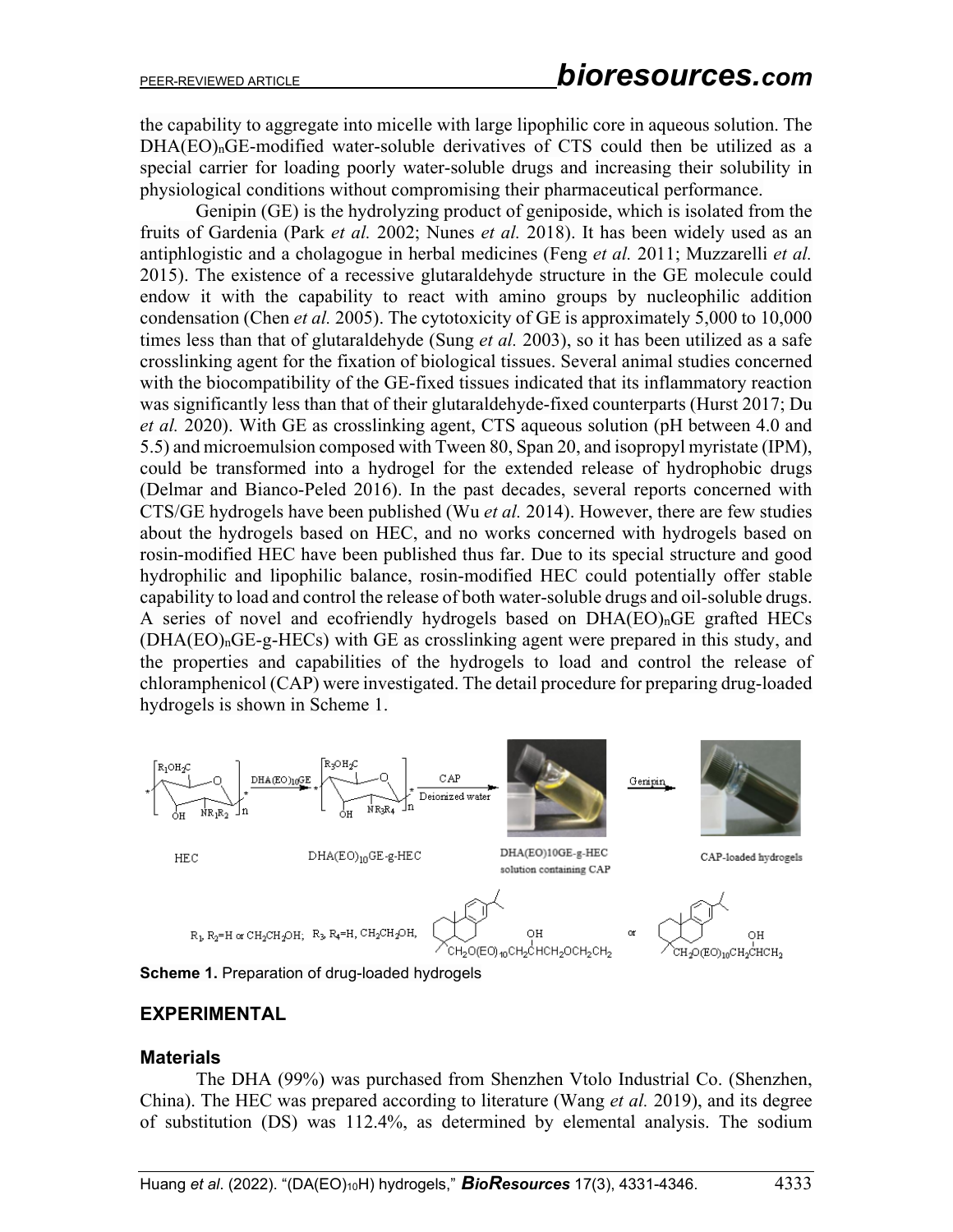hydroxide (NaOH), potassium hydroxide (KOH), boron trifluoride etherate, and epichlorohydrin (ECH) were purchased from Sinopharm Chemical Reagent Co. (Shanghai, China). The dialysis bags were purchased from Biosharp (Beijing, China). All other chemicals were of reagent grade and were used without purification as received.

### **Instruments and Equipment**

The Fourier transform infrared (FTIR) spectra were recorded with potassium bromide (KBr) pellets on a Nicolet Nexux 670 spectrometer (Thermo Fischer Scientific, Waltham, MA, USA). The liquid samples were referenced against KBr pellets, while the solid samples were referenced against air. The <sup>1</sup>H NMR patterns were obtained at 500.13 MHz with a Bruker DRX-500 spectrometer (Billerica, MA, USA) at  $30 \pm 0.5$  °C, and the samples were dissolved in a 5 mm diameter tube at a concentration of approximately 20 mg/mL with  $D_2O$  as solvent.

### **Preparation of DHA(EO)10H and DHA(EO)10GE**

The DHA (143.3 g, 0.50 mol) and KOH (0.86 g) were added into a reaction kettle, which was equipped with an electromagnetic stirrer, a gas conduit, a manometer, a vacuum system, and a temperature measuring device. The air was then drawn out through the vacuum system before the material temperature reached 100 ℃. The residual water in the reaction materials was removed by heating under vacuum condition. When the temperature was approximately 140 °C, the vacuum system was stopped and oxirane was imported into the kettle to make the pressure approximately 0.30 MPa. After 220 g of oxirane (5.0 mol) was imported into the kettle, the valve for controlling the import of the oxirane was shut, and the reaction was maintained until the value of manometer became 0 MPa. The reaction material was cooled with water until the temperature of the reaction materials was below 100 ℃. The material was then dissolved using toluene, washed with 5% muriatic acid until the pH was approximately 7, and bleached with hydrogen peroxide solution. Finally, the  $DHA(EO)_{10}$ H was obtained by recovering toluene and removing the residual water through vacuum distillation.

The DHA(EO)10GE was prepared using a modified method similar to that reported by Guo *et al.* (2020). Briefly, the obtained DHA(EO)10H was dissolved using toluene before metered boron trifluoride etherate was added. Then, metric ECH was added into the reactant dropwise and the temperature of mixture was controlled below 25°C during the dropping process. After the ECH was mixed completely, the reaction materials were stirred at 65 °C for 4 h. Then, the reaction intermediate,  $DHA(EO)_{10}H-ECH$ , was obtained by removing the toluene and unreacted ECH from the reactant using vacuum distillation. An appropriate amount of toluene and 40% of NaOH solution were added into the DHA(EO)<sub>10</sub>H-ECH and stirred at 35 °C for 5 h. Then the obtained mixture was washed with saturated sodium chloride solution until the pH of the separated aqueous solution was approximately 7. The organic phase was collected and dehydrated using anhydrous sodium sulfate. Finally, the DHA(EO)10GE, an oil-like liquid with light yellow, was obtained by recovering toluene through vacuum distillation.

### **Synthesis of DHA(EO)10GE-g-HECs**

The DHA(EO)10GE-g-HECs were synthesized through the condensation reaction between DHA(EO)10GE and HEC in the presence of NaOH. Briefly, dried HEC (2.16 g, 10 mmol sugar unit) was dispersed in 50 mL of dimethyl sulfoxide (DMSO) at 50 °C. Then, metrological DHA(EO)10GE, which was dissolved in 50 mL of DMSO, and NaOH (4 g)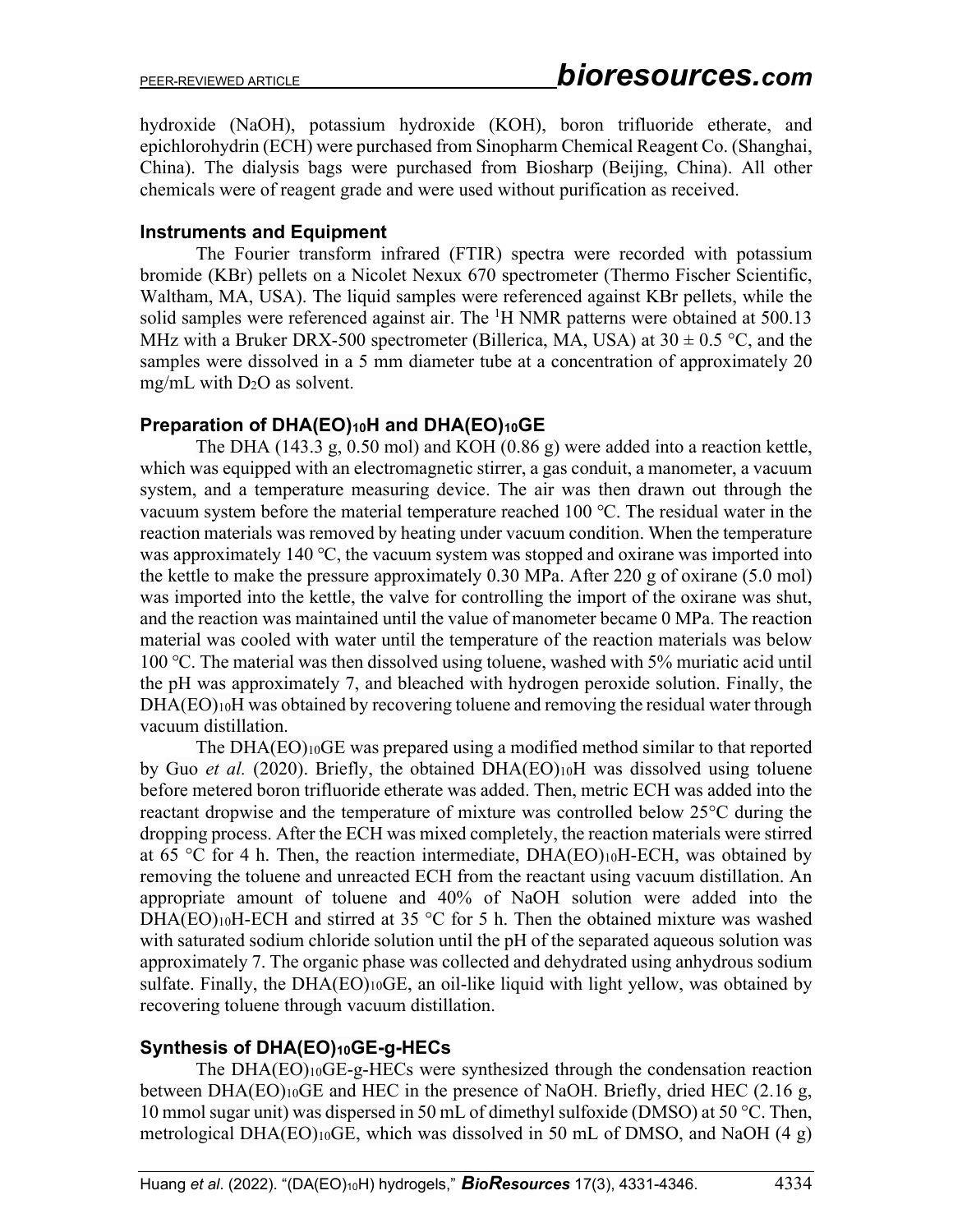were added into the reactant in sequence. After the mixture was reacted at 50 °C for 48 h, it was dispersed in 400 mL of ethanol with stirring and then stored at -18 °C for approximately 12 h to ensure the floccule precipitated sufficiently. The floccule was separated from the mixture and then dissolved using 200 mL of distilled water. The pH of the aqueous solution was adjusted to approximately 7, then transferred into dialysis bag and dialyzed against distilled water. After 48 h, the dialyzed solution was concentrated and the remainder was treated using ethanol. The blend was filtered, and the DHA(EO)10GEg-HEC was obtained by lyophilizing the filter reside under vacuum.

#### **Preparation of DHA(EO)10GE-g-HEC-based Hydrogels**

The DHA(EO)10GE-g-HEC aqueous solution  $(3.5\% \text{ w/w})$  and the GE aqueous solution (10 mg/mL) were prepared firstly. Then, the metric  $DHA(EO)_{10}GE-g-HEC$ solution was added into an ampoule bottle and mixed with the metric GE solution under stirring. The ampoule bottle was sealed and stored in a 37  $\pm$  0.5 °C water bath after the mixture was transformed into a homogenous phase, and the fluidity of the mixture was observed every 5 min using the inverted bottle method. When the fluidity could not be observed, it meant that the mixture had become the hydrogel and the corresponding time could be regarded as the gelling time.

#### **Preparation of Drug-Loaded Hydrogels and the Release Behavior of Drugs**  *in vitro*

Metric CAP was added into the solution of DHA(EO)10GE-g-HEC and stirred to ensure it was dispersed sufficiently. The hydrogels were then prepared according to the above, except that the ampoule bottle was stored in the water bath for 36 h. The release of the CAP loaded in the DHA(EO)nGE-g-HEC-based hydrogels was investigated *in vitro* with phosphate buffered saline (PBS) solution (pH equal to 7.4) as the release medium. The dialysis bag filled with the drug-loaded gel was placed in a conical flask, and 100 mL of PBS solution was added to ensure the dialysis bag was immersed in the release medium. Then, the conical flask was shaken at  $37 \pm 0.5$  °C using a shaker at a speed of 130 revolutions per min. 5 mL of solution was removed from the release medium at a special time, and the other 5 mL of fresh PBS solution was added to keep the total volume of the release medium at 100 mL. The absorbance of the withdrawn liquid was measured at 278 nm and the concentration of CAP in the solution was determined according to the standard curve concerned with the relationship between absorbance and concentration. Finally, Eq. 1 was used to calculate and determine the cumulative release rate of CAP at different times. All the experiments were conducted in triplicate.

$$
F_i = \frac{5\Sigma_1^{i-1}C_n + 100C_i}{Total\,amount\,of\,drug\,in\,the\,hydrogel} \times 100
$$
 (1)

In Eq. 1, *Fi* is the cumulative release rate of drug after *No.i* sampling (%), *Ci* is the concentration of CAP in the release medium determined at the time of *No.i* sampling (mg/mL), 5 was the solution volume of sampling (mL), and 100 was the total volume of the release medium (mL).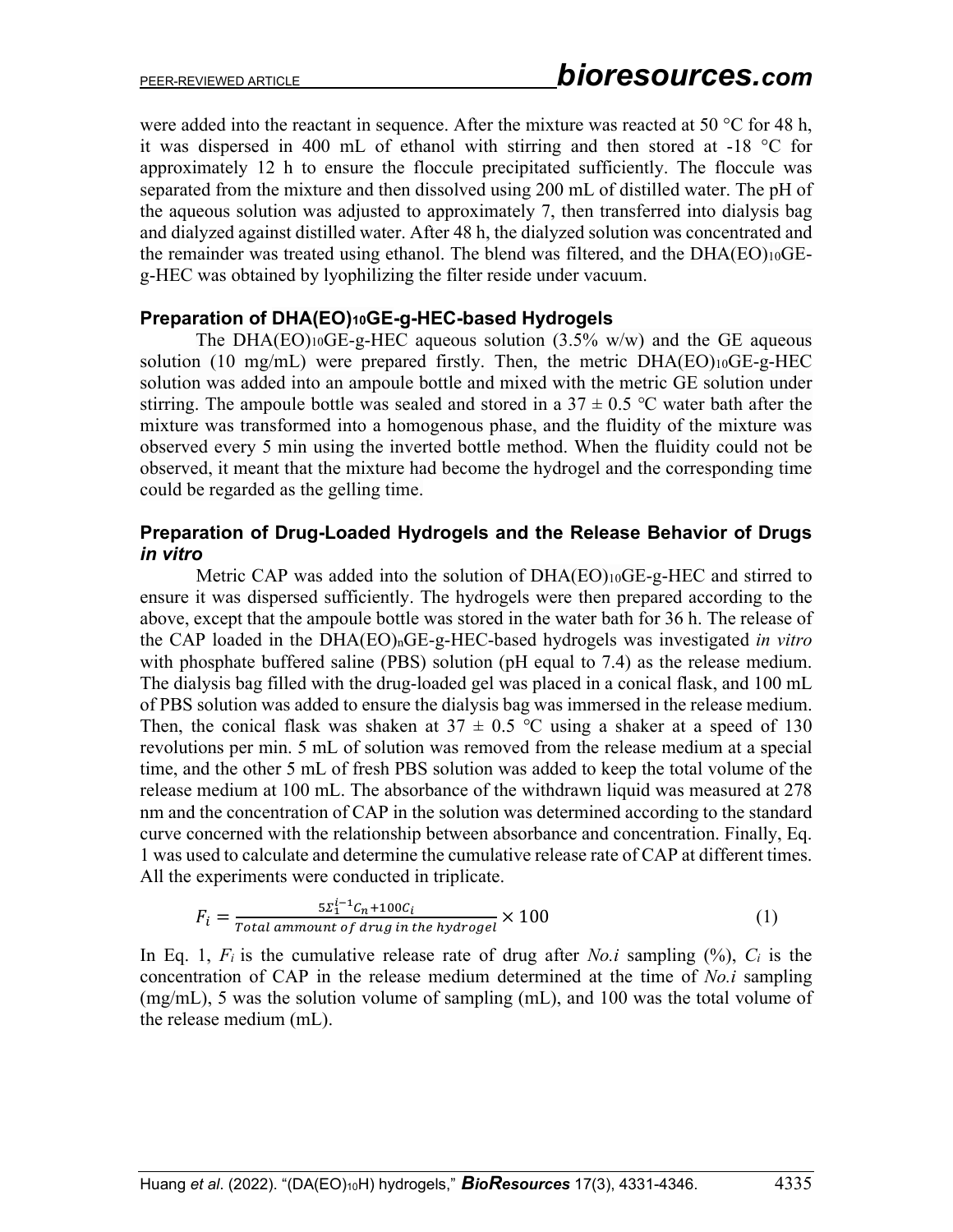### **RESULTS AND DISCUSSION**

### **Results for the Grafting Degree (DG) of the DHA(EO)10GE-g-HECs**

The DG of the different DHA(EO)10GE-g-HECs was determined according to the results of elemental analysis (EA) and calculated using Eq. 2,

$$
DG = \frac{7 \times C/N - 48 + 12DD - 12DS}{258} \tag{2}
$$

where  $C/N$  is the mass ratio of the total carbon *versus* total nitrogen of the DHA(EO)<sub>10</sub>GEg-HEC samples, *DD* is the degree of deacetylation of the CTS (87.95%), and *DS* is the substitution degree of hydroxyethylation of HEC (112.39%).

Two kinds of DHA(EO)10GE-g-HECs were obtained with the mass ratio of DHA(EO)10GE *versus* sugar unit of HEC. The samples had mass ratios of 1.0 and 2.0, and the results concerned with their elemental analysis can be seen in Table 1.

As shown in Table 1, the increase of the mass ratio of DHA(EO)10GE *versus* sugar unit could result in the increase of DG. The increase of DHA(EO)10GE in the reactant could provide much more opportunity for the reaction between  $DHA(EO)_{10}GE$  and  $HEC$ , and it was favorable for much more DHA(EO)10GE to graft into the sugar chain.

**Table 1.** Results of EA of the DHA(EO)10GE-g-HECs and their DG Values

| <b>Sample</b>     | n(DHA(EO)10GE):n(sugar<br>unit) | <b>C</b> Content<br>'%) | <b>N</b> Content<br>$(\%)$ | DG<br>(%) |
|-------------------|---------------------------------|-------------------------|----------------------------|-----------|
| DHA(EO)10GE-g-HEC | 1.0:1.0                         |                         |                            | 14.72     |
|                   |                                 | 53.58                   | 4.218                      |           |
| DHA(EO)10GE-g-HEC | 2.0:1.0                         |                         |                            | 20.15     |
|                   |                                 | 54.98                   | 3.739                      |           |

### **Results and Ascription of FTIR, Ultraviolet (UV), and 1H NMR Analysis**

The FTIR spectra of DHA(EO)10H, DHA(EO)10H-ECH, and DHA(EO)10GE are shown in Fig. 1. The FTIR spectra of CTS, HEC, and DHA(EO)10GE-g-HEC are shown in Fig. 2.



**Fig. 1.** FTIR spectra of DHA(EO)10H, DHA(EO)10H-ECH, and DHA(EO)10GE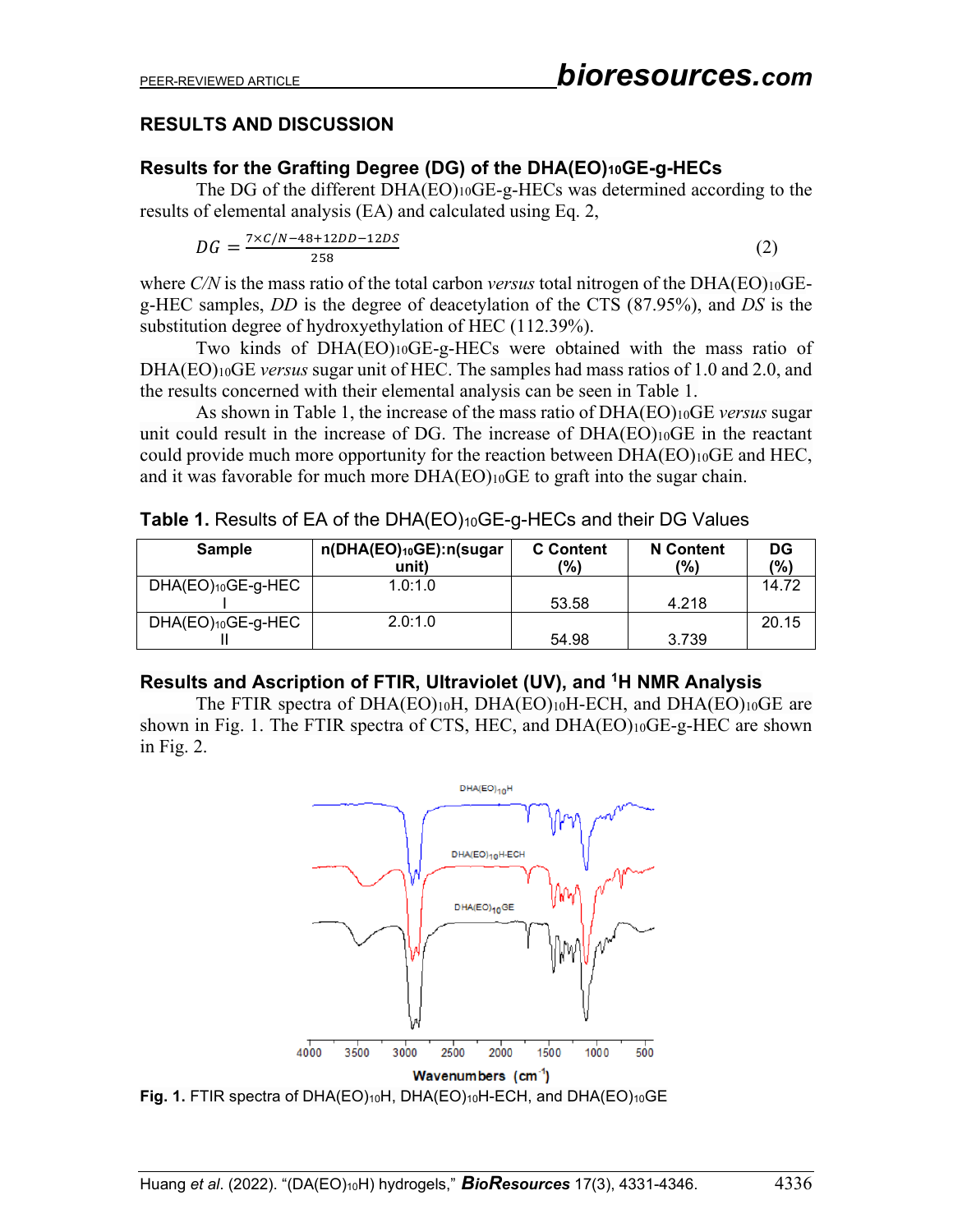

In the FTIR spectrum of DHA(EO)<sub>10</sub>H, the absorption peak at 3490 cm<sup>-1</sup> was ascribed to  $v$ <sup>O</sup>-H of hydroxyl, the peaks at 2937 and 2871 cm<sup>-1</sup> were ascribed to  $v$ <sup>C</sup>-H of methyl and methylene, respectively. The peak at  $1109 \text{ cm}^{-1}$  was ascribed to vc-o of the ether bond, and the peak at 1723 cm<sup>-1</sup> was ascribed to  $v_{C=0}$  of the residual methyl dehydoabietate in DHA(EO)<sub>10</sub>H. Compared with the FTIR spectrum of DHA(EO)<sub>10</sub>H, a new peak was seen at 747 cm<sup>-1</sup> in that of DHA(EO)<sub>10</sub>H-ECH, and it was ascribed to  $v_{C-C}$ of the C-Cl bond. In addition, the absorption peak concerned with  $v$ о-н of hydroxyl had disappeared in the FTIR spectrum of DHA(EO)10GE.

In the FTIR spectrum of CTS, the brand peak at  $3428 \text{ cm}^{-1}$  was ascribed to  $v_{O+H}$  of hydroxyl and  $v_{N-H}$  of amino. The peaks at 2971 and 2924 cm<sup>-1</sup> were assigned to  $v_{C-H}$  of CH<sub>2</sub> and CH, respectively. The absorption peaks at 1636 and 1316 cm-1 were ascribed to amide I and III, respectively. The peak at 1384 cm<sup>-1</sup> was ascribed to  $\delta_{\text{C-H}}$  of methyl, and the peak at 1156 cm<sup>-1</sup> was ascribed to the oxygen bridge. The peaks at 1053 and 1083 cm<sup>-1</sup> were attributed to  $v_{C-0}$  of alcohol. In the spectrum of HEC, a strong peak represented  $\delta_{C-H}$  of  $CH<sub>2</sub>$  occurred at 1449 cm<sup>-1</sup>. A wide strong peak representing  $v_{C-0}$  of primary alcohol occurred at 1070 cm-1 and indicated much more primary hydroxyl existed its structure. The strong peak at 1303 cm<sup>-1</sup> was assigned to the  $v_{C-N}$  of secondary amine and indicated some of substitution reactions had happened on the amino group of CTS. Compared with the spectra of CTS and HEC, the intensity of absorption peaks at 2971 and 2924 cm<sup>-1</sup> concerned with  $v_{\text{C-H}}$  of CH<sub>2</sub> and CH remarkable increased in the FTIR spectrum of DHA(EO)<sub>10</sub>GEg-HEC. This indicated that more methyl and methylene were present in the structure of DHA(EO) $10GE-g$ -HEC. Meanwhile, some peaks concerned with the  $v_{C-C}$  of aromatic ring were observed at  $1612,1562$ , and  $1455$  cm<sup>-1</sup>.

The UV spectra of HEC and DHA(EO) $10$ GE-g-HEC are shown in Fig. 3. The  ${}^{1}$ H NMR spectrum of  $DHA(EO)_{10}GE-g-HEC$  is shown in Fig. 4.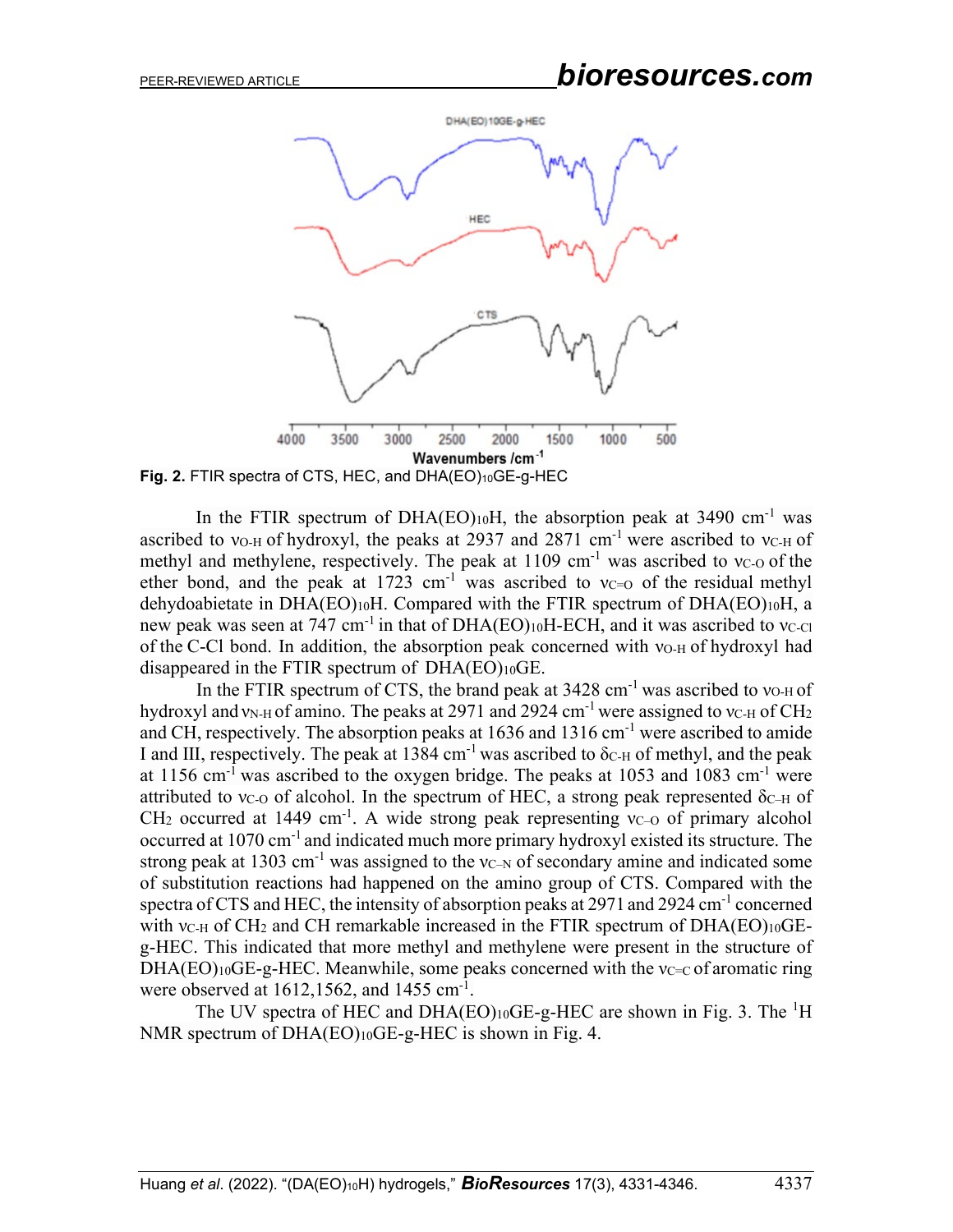

Fig. 3. UV absorption spectra of HEC and DHA(EO)<sub>10</sub>GE-g-HEC

In the UV absorption spectrum of HEC aqueous solution, an absorption band associated with the C-N bond was seen at approximately 220 nm. Compared the UV absorption spectrum of DA(EO)10GE-g-HEC aqueous solution with that of HEC aqueous solution, it could be seen there existed some differences between them. Other than the absorption band at approximately 220 nm, there were two absorption bands at 258 and 267 nm, which were associated with the aromatic ring structure, in the UV absorption spectrum of DA(EO)10GE-g-HEC. This indicated that the hydrogenated phenanthrene nucleus of DHA was present in the structure of DHA(EO)10GE-g-HEC.





In the <sup>1</sup>H NMR spectrum of DHA(EO)10GE-g-HEC, the peak at 4.21 represented the proton on C1 of sugar unit, and the peak between 3.85 and 4.0 represented the proton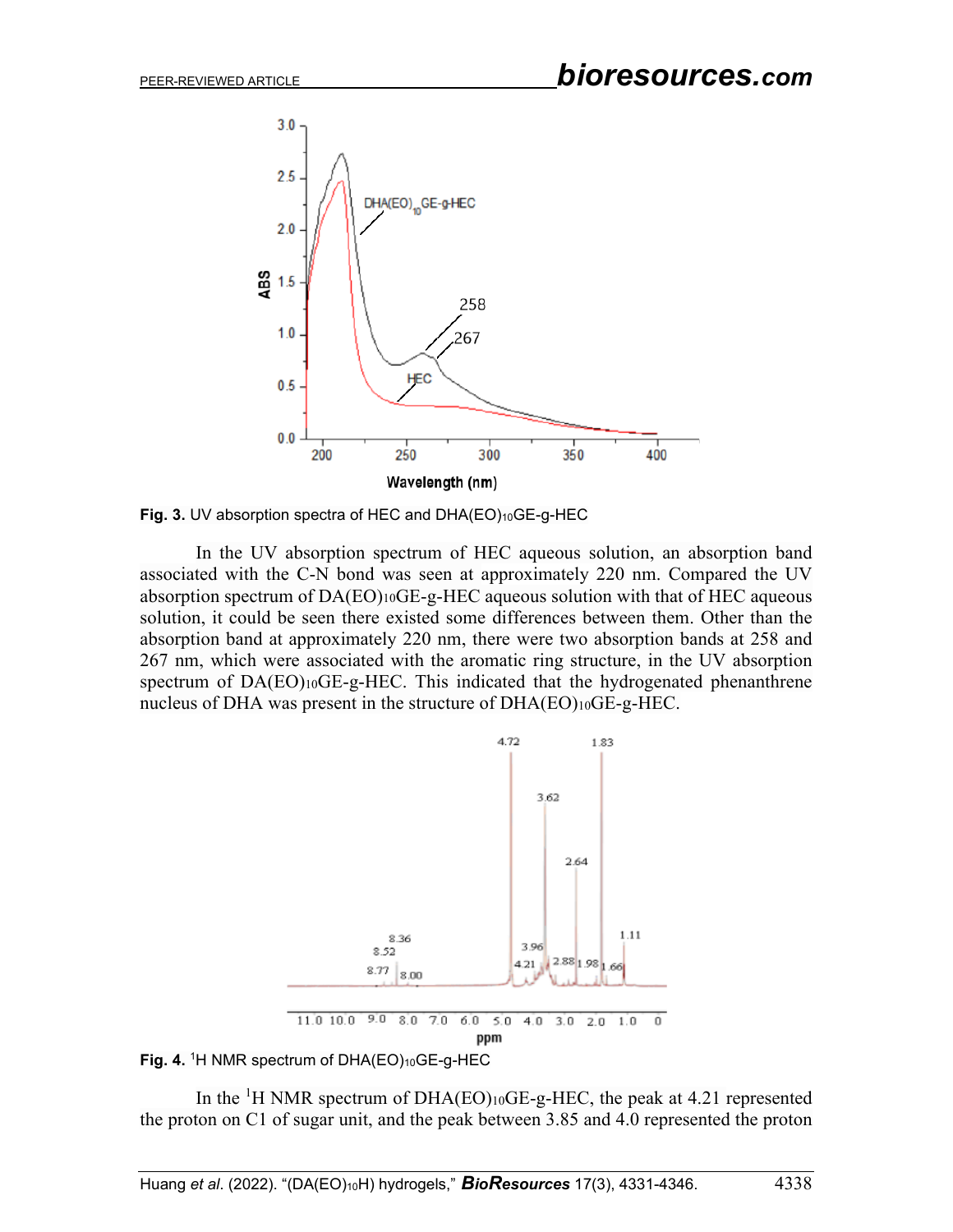on C5 of modified sugar unit. The peaks at 3.58 to 3.80, 3.40 to 3.58, and 3.0 were associated with the protons on C3, C6, and C2 of the sugar unit, respectively. The peaks at approximately 2.88 and 2.64 represented the H on C4 of sugar unit and that of methylene and methyne of the hydrophenylene ring. The peaks at 8.77, 8.52, 8.36, and 8.02 were ascribed to the H of benzene ring of the hydrogenated phenanthrene nucleus. The strong proton peaks at 1.0 to 1.50 and 1.50 to 2.0 were associated with the proton of methyl and methylene in the polyoxyethylene chain and dehydroabietylalcohol, respectively. The above results indicated the structure of dehydroabietyl polyoxyethylene had been introduced into the sugar chain of HEC.

### **Gelating Behavior of the DHA(EO)10GE-g-HEC/GE Mixed Solution**

The hydrogelation behaviors of the mixed solution composed of different DHA(EO)<sub>10</sub>GE-g-HECs and GE with various mass ratio are shown in Table 2.

| <b>Sample</b> | $V_{DHA(EO)10GE-g-HEC}(mL)$ | $V_{GE}$ (mL) | <b>Gelling Time (min)</b> |
|---------------|-----------------------------|---------------|---------------------------|
| la            | 0.70                        | 0.70          | 190                       |
| lb            |                             | 0.50          | 255                       |
| IC            | 0.90                        | 0.30          | 325                       |
| ld            |                             |               |                           |
| lla           | 0.70                        | 0.70          | 310                       |
| llb           |                             | 0.50          | 415                       |
| llc           | 0.90                        | 0.30          | 620                       |
| Ild           |                             |               |                           |

**Table 2.** Gelating Times of the DA(EO)10GE-g-HEC Aqueous Solution at 37 °C

I: Sample of DHA(EO)<sub>10</sub>GE-g-HEC with DG of 14.72%; II: Sample of DHA(EO)<sub>10</sub>GE-g-HEC with DG of 20.15%. The "-" indicates the solution could not transform into gel after 36 h.

The presence of GE and the increase of its mass ratio in the mixed solution were favorable for the DHA(EO)10GE-g-HEC/GE mixed solution forming the hydrogel, and the increase of DG of DHA(EO)10GE-g-HEC resulted in prolonged gelling times of the mixed solution. These results are primarily attributed to the ability of GE to promote the crosslinking among different sugar chains of  $DHA(EO)_{10}GE-g-HEC$ . The increase in the DG could decrease the amount of unsubstituted amino groups in the molecular structure of DHA(EO)10GE-g-HECs and decrease its ability to form Schiff-base through nucleophilic addition reaction between GE and unsubstituted aminos.

### **Release Behavior of CAP Loaded in the DHA(EO)10GE-g-HECs/GE Hydrogel**

*Effect of the DG and GE usage on the release of drug-loaded in the hydrogels* 

The drug-loaded gels were prepared by using 10 mg/mL of GE and 3.5% of different DHA(EO)10GE-g-HEC aqueous solution in various ratios. The cumulative release rate of the drug was investigated with 0.320% of CAP content in the hydrogels, and the results are shown in Fig. 5.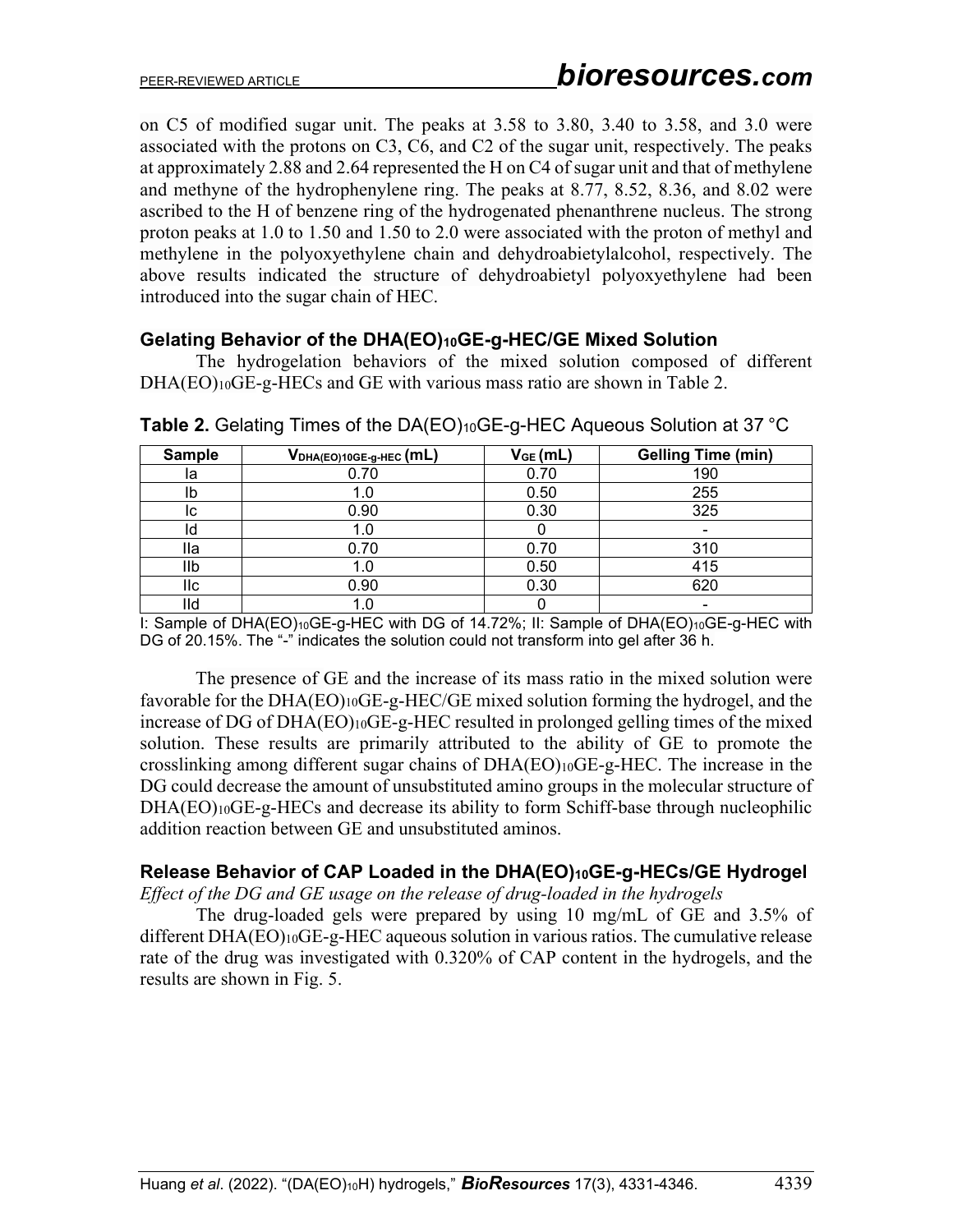

**Fig. 5.** Relation of the release times and the cumulative release rate of the drug-loaded hydrogels

The experimental results indicated that the increase of DG of  $DHA(EO)_{10}GE$ -g-HEC was unfavorable for the initial release of CAP from hydrogels but favorable for improving its cumulative release rate. An increased GE content in the mixed solution could result in the decrease of cumulative release rate of CAP from the hydrogels. The higher DG meant that a more hydrophobic hydrophenylene ring existed in the molecular structure of DHA(EO)10GE-g-HEC and could cause more initial resistance for the polar medium to penetrate the hydrogels. However, the higher DG also meant that there were fewer unsubstituted amino groups in the molecular structure of DHA(EO)10GE-g-HEC, which resulted in the formation of DHA(EO)10GE-based hydrogels with low crosslinking density and was favorable for the diffusion of more drugs from the hydrogels into the release solution. The increased GE mass ratio in the mixed solution was favorable for the formation of DA(EO)10GE-g-HEC-based hydrogels with a high crosslinking density. This could result in the increased resistance of drug diffusion from the hydrogels to the medium and the decreased ability of the medium to penetrate the hydrogels.

#### *Release kinetics of drug-loaded in different hydrogels*

OriginPro 8.5.1 software (Originlab Co., Northampton, MA, USA) was utilized to investigate the release kinetics of the CAP loaded in the DA(EO)10GE-g-HEC/GE hydrogels. The relationships between the cumulative release rate of CAP and the release times for different drug-loaded hydrogels were fitted using different nonlinear function. The fitted results can be seen in Fig. 6, Fig. 7, Fig. 8, and Table 3.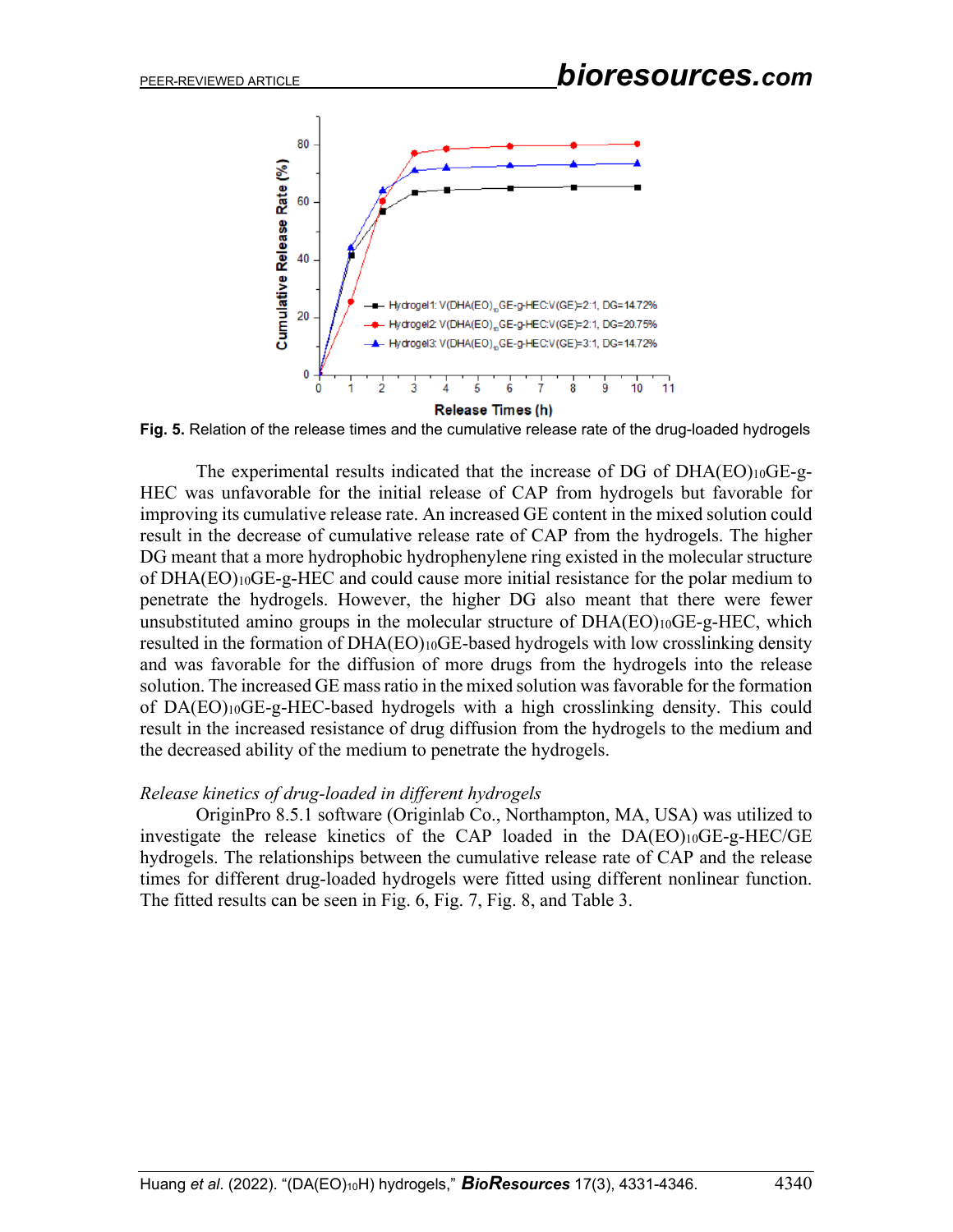

**Fig. 6.** The fitting curve of the release behavior of the CAP from hydrogel 1



**Fig. 7.** The fitting curve of the release behavior of the CAP from hydrogel 2



**Fig. 8.** Fitting curve of the release behavior of the CAP from hydrogel 3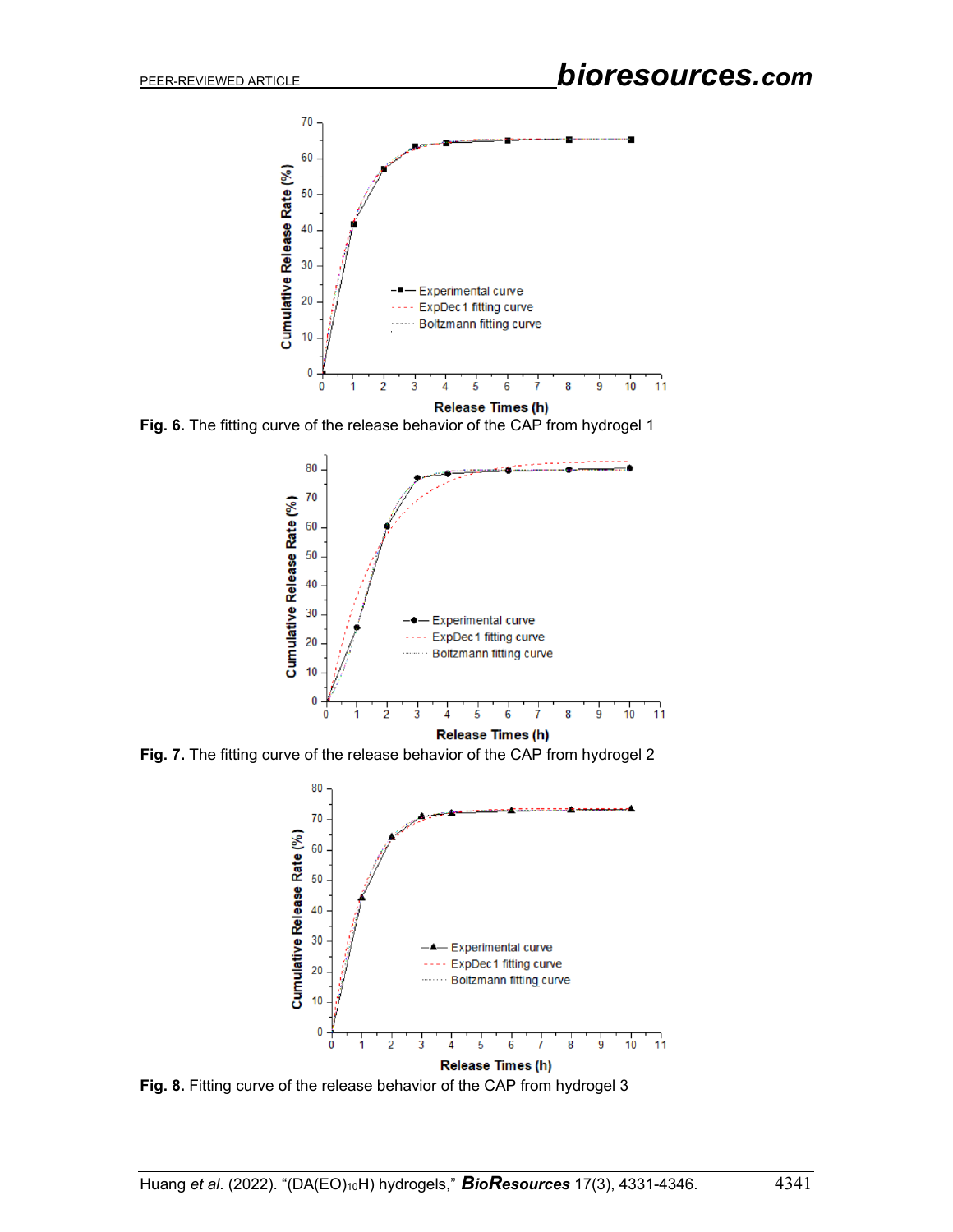The fitting results data indicated that the Boltzmann function  $(\gamma = A_2 + (A_1 - A_2))$  $A_2$ )/(1+exp((*x*-*x*<sub>0</sub>)/(*x*))) could be utilized to describe the relationship between the cumulative release rate of CAP, which was loaded in the  $DHA(EO)_{10}GE-g-HEC/GE$ hydrogels, and the release times in the PBS buffer solution with coefficients of determination higher than 0.999. Meanwhile, the ExpDec1 function  $(\gamma = A_1 * exp(-x/T_1) + \gamma_0)$ could also be utilized to describe the relationship between the cumulative release rate of CAP, which was loaded in the hydrogel obtained composed of DHA(EO)10GE-g-HEC (DG was 14.72%) and GE, and release times excellently. However, when the ExpDec1 function was utilized to describe the relationship between the cumulative drug release rate and the release time for the hydrogel obtained from DHA(EO)10GE-g-HEC (DG was 20.15%) crosslinked with GE, the coefficient of determination was lower than 0.96. The fitting results showed the release behavior of CAP that loaded in the hydrogels, which was obtained through the crosslinking reaction between GE and DHA(EO)10GE-g-HEC with low DG, was in accordance with the first-order kinetics equation. However, the release behavior of CAP loaded in the hydrogels that was obtained from GE and DHA(EO)10GEg-HEC with high DG, was approximately in accordance with the first-order kinetics equation.

| <b>Table 3.</b> The Fitting Functions for Describing the Relationship between Release |
|---------------------------------------------------------------------------------------|
| Times and Cumulative Release Rate for Different Drug-Loaded Hydrogels and             |
| their Coefficients of Determination                                                   |

| <b>Hydrogel Sample</b> | <b>Fitting Function</b>                            | coefficient of determination |  |
|------------------------|----------------------------------------------------|------------------------------|--|
| Hydrogel 1             | $F = -65.68134 \times \exp(-1.02973t) + 65.61714$  | 0.99953                      |  |
|                        | $F=65.46377-$                                      | 0.9996                       |  |
|                        | 260.13986/(1+exp(1.13852×(t+1.40913)))             |                              |  |
| Hydrogel 2             | $F = -86.64533 \times \exp(-t/1.61829) + 83.04387$ | 0.95426                      |  |
|                        | F=80.02709-88.32926/(1+exp(1.77535×(t-             | 0.9994                       |  |
|                        | 1.27134))                                          |                              |  |
| Hydrogel 3             | $F = -73.97387 \times \exp(-t/1.02993) + 73.67559$ | 0.99818                      |  |
|                        | $F = 73.11953$                                     | 0.99981                      |  |
|                        | 163.5847/(1+exp(1.32674×(t+0.16049)))              |                              |  |

*F*: Cumulative release rate of CAP (%); *t*: Release time (h).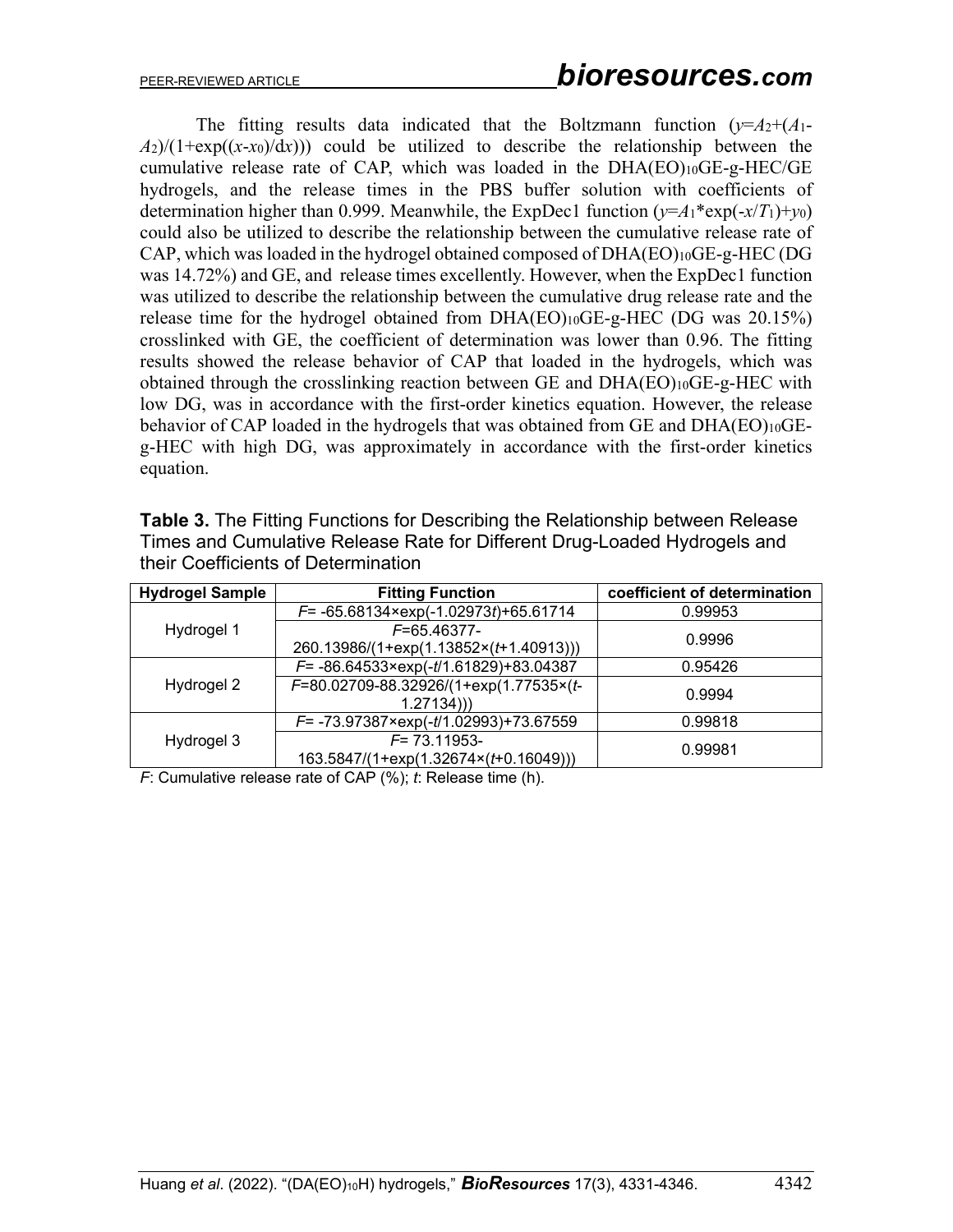# **CONCLUSIONS**

- 1. The dehydroabietyl polyoxyethylene(10) glycidyl ether grafted hydroxyethyl chitosans (DA(EO)10GE-g-HECs), as one of derivatives of chitosan (CTS)-containing phenanthrene nucleus and polyoxyethylene structure, could be prepared by grafting modification of water-soluble hydroxyethyl chitosan (HEC) with dehydroabietyl polyoxyethylene(10) glycidyl ether (DA(EO)10GE) as a grafting agent.
- 2. When the genipin (GE) was utilized as a crosslinking agent, the aqueous solution of DA(EO)10GE-g-HECs could be transformed into hydrogels. The increased GE or the decreased grafting degree (DG) could result in lower gelling times of mixed aqueous solution composed of DA(EO)10GE-g-HECs and GE.
- 3. The DA(EO)10GE-g-HECs/GE hydrogels could be utilized as one of carriers for loading CAP, and the relationship between the cumulative release rate of CAP loaded in the DHA(EO)10GE-g-HEC/GE hydrogels and the release times in the PBS buffer solution could be described using Boltzmann function  $(y=A_2+(A_1-A_2)/(1+\exp((x-x_0)/dx))$  with high coefficients of determination.
- 4. The release behavior of the [chloramphenicol](https://fanyi.so.com/?src=onebox#%20chloramphenicol) (CAP) loaded in the hydrogels that were obtained through the crosslinking reaction between the GE and the DHA(EO)10GE-g-HECs with low DG was in good accordance with the first-order kinetics equation.

# **ACKNOWLEDGEMENTS**

The authors gratefully acknowledge the support of the National Natural Science Foundation of China (Grant No. 32071706) and the Key Laboratory of Biomass Energy and Material of Jiangsu Province (Grant No. JSBEM201909) for funding. The authors are also thankful for the support of the Key and Open Laboratory on Forest Chemical Engineering, SFA and Yancheng Teachers University for assistance with the analysis.

# **REFERENCES CITED**

- Arslan, M. (2020). "Fabrication and reversible disulfide functionalization of PEGylated chitosan-based hydrogels: Platforms for selective immobilization and release of thiol-containing molecules," *European Polymer Journal* 126, 109543. DOI: 10.1016/j.eurpolymj.2020.109543
- Chen, H., Ouyang, W., Lawuyi, B., Martoni, C., and Prakash, S. (2005). "Reaction of chitosan with genipin and its fluorogenic attributes for potential microcapsule membrane characterization," *Journal of Biomedical Materials Research. Part A* 75A(4), 917-927. DOI: 10.1002/jbm.a.30492
- Delmar, K., and Bianco-Peled, H. (2016). "Composite chitosan hydrogels for extended release of hydrophobic drugs," *Carbohydrate Polymers* 136, 570-580. DOI: 10.1016/j.carbpol.2015.09.072
- Dong, R., Zhao, X., Guo, B., and Ma, P. X. (2016). "Self-healing conductive injectable hydrogels with antibacterial activity as cell delivery carrier for cardiac cell therapy," *ACS Applied Materials and Interfaces* 8(27), 17138-17150. DOI: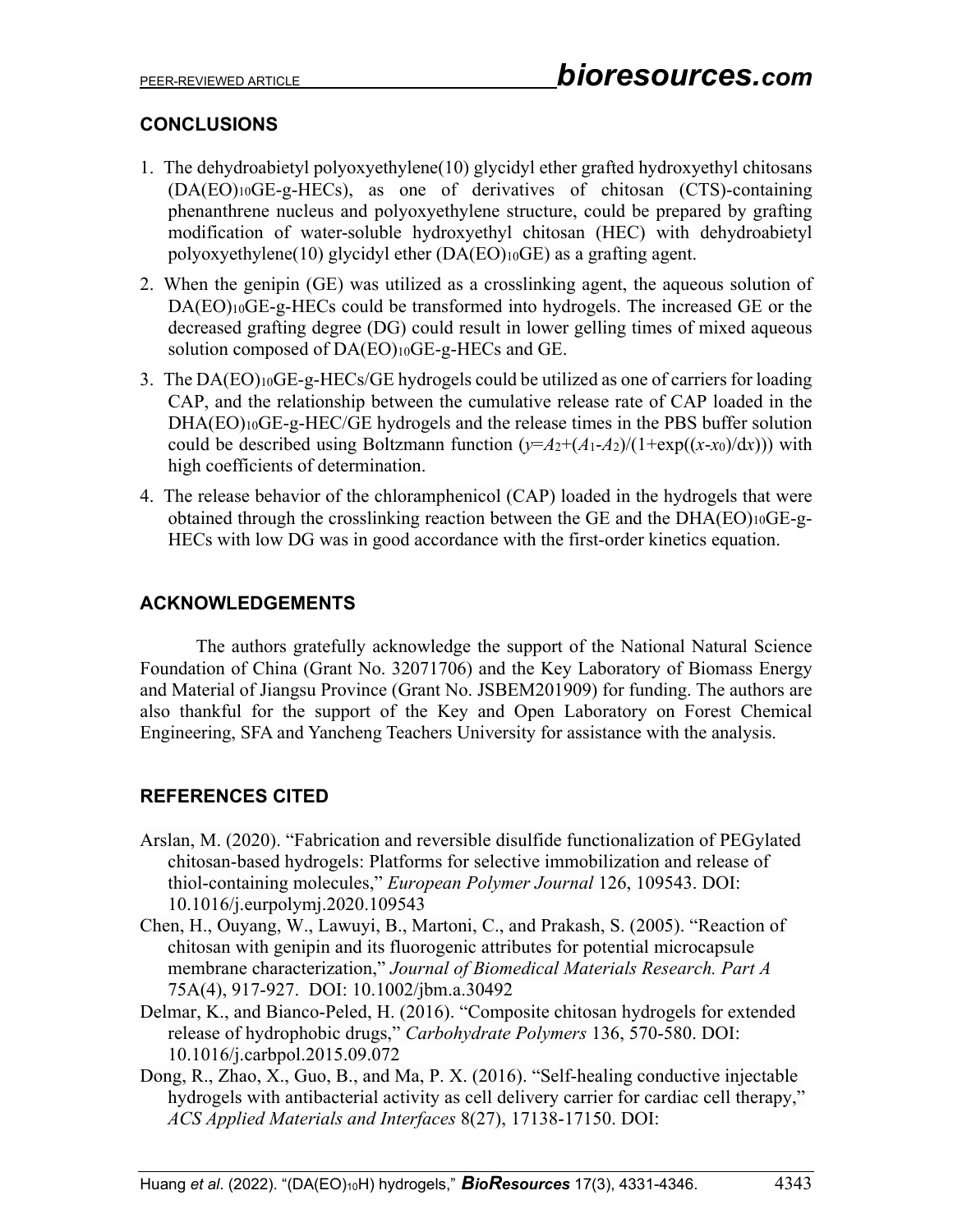10.1021/acsami.6b04911

- Drury, J. L., and Mooney, D. J. (2003). "Hydrogels for tissue engineering: Scaffold design variables and applications," *Biomaterials* 24, 4337-4351. DOI: 10.1016/S0142-9612(03)00340-5
- Du, J. R., Hsu, L. H., Xiao, E. S., Guo, X., Zhang, Y., and Feng, X. (2020). "Using genipin as a "green" crosslinker to fabricate chitosan membranes for pervaporative dehydration of isopropanol," *Separation and Purification Technology* 244, article no. 116843. DOI: 10.1016/j.seppur.2020.116843
- Feng, X., Lv, F., Liu, L., Tang, H., Xing, C., Yang, Q., and Wang, S. (2010). "Conjugated polymer nanoparticles for drug delivery and imaging," *ACS Applied Materials and Interfaces* 2(8), 2429-2435. DOI: 10.1021/am100435k
- Feng, Q., Cao, H.-l., Xu, W., Li, X.-r., Ren, Y.-q., and Du, L.-f. (2011). "Apoptosis induced by genipin in human leukemia K562 cells: Involvement of c-Jun N-terminal kinase in G2/M arrest," *Acta Pharmacologica Sinica* 32, 519-527. DOI: 10.1038/aps.2010.158
- Feng, L., Xie, D., Song, B., Zhang, J., Pei, X., and Cui, Z. (2018). "Aggregate evolution in aqueous solutions of a Gemini surfactant derived from dehydroabietic acid," *Soft Matter* 14(7), 1210-1218. DOI: 10.1039/C7SM02173A
- Guo, W., Cai, Z., Xu, Q., Sun, K., Huang, X., and Cao, Z. (2020). "Synthesis and properties of dehydroabietyl glycidyl ether grafted hydroxypropyl chitosan," *BioResources* 15(2), 4110-4123. DOI: 10.15376/biores.15.2.4110-4123
- He, [M.,](https://www.sciencedirect.com/science/article/pii/S0144861717302023#!) Han, [B.,](https://www.sciencedirect.com/science/article/pii/S0144861717302023#!) Jiang, [Z.,](https://www.sciencedirect.com/science/article/pii/S0144861717302023#!) Yang, [Y.,](https://www.sciencedirect.com/science/article/pii/S0144861717302023#!) Peng, [Y.,](https://www.sciencedirect.com/science/article/pii/S0144861717302023#!) and Liu, ["S](https://www.sciencedirect.com/science/article/pii/S0144861717302023#!)ynthesis of a chitosan-based photo-sensitive hydrogel and its biocompatibility and biodegradability," *Carbohydrate Polymers* 166, 228-235. DOI: 10.1016/j.carbpol.2017.02.072
- Hou, G., Sun, T., Qian, J., Zhang, Y., Guo, M., Xu, W., Wang, J., and Suo, A. (2021). "Hydroxyethyl chitosan hydrogels for enhancing breast cancer cell tumorigenesis," *International Journal of Biological Macromolecules* 184, 768-775. DOI: 10.1016/j.ijbiomac.2021.06.110
- Hurst, G. A. (2017). "Green and smart: Hydrogels to facilitate independent practical learning," *Journal of Chemical Education* 94(11), 1766-1771. DOI: 10.1021/acs.jchemed.7b00235
- Ito, T., Yoshida, C., and Murakami, Y. (2013). "Design of novel sheet shaped chitosan hydrogel for wound healing: A hybrid biomaterial consisting of both PEG-grafted chitosan and crosslinkable polymeric micelles acting as drug containers," *Materials Science and Engineering: C* 33(7), 3697-3703. DOI: 10.1016/j.msec.2013.04.056
- Kempaiah, R., and Nie, Z. (2014). "From nature to synthetic systems: Shape transformation in soft materials," *Journal of Materials Chemistry B* 2(17), 2357- 2368. DOI: 10.1039/C3TB21462A
- Kreps, F., Burčová, Z., Jablonský, M., Ház, A., Frecer, V., Kyselka, J., Schmidt, Š., Šurina, I., and Filip, V. (2017). "Bioresource of antioxidant and potential medicinal compounds from waste biomass of spruce," *ACS Sustainable Chemistry and Engineering* 5(9), 8161-8170. DOI: 10.1021/acssuschemeng.7b01816
- Lai, W.-F., and Shum, H. C. (2015). "Hypromellose-*graft*-chitosan and its polyelectrolyte complex as novel systems for sustained drug delivery," *ACS Applied Materials and Interfaces* 7(19), 10501-10510. DOI: 10.1021/acsami.5b01984
- Lei, L., Xie, D., Song, B., Jiang, J., Pei, X., and Cui, Z. (2017). "Photoresponsive foams generated by a rigid surfactant derived from dehydroabietic acid," *Langmuir* 33(32), 7908-7916. DOI: 10.1021/acs.langmuir.7b00934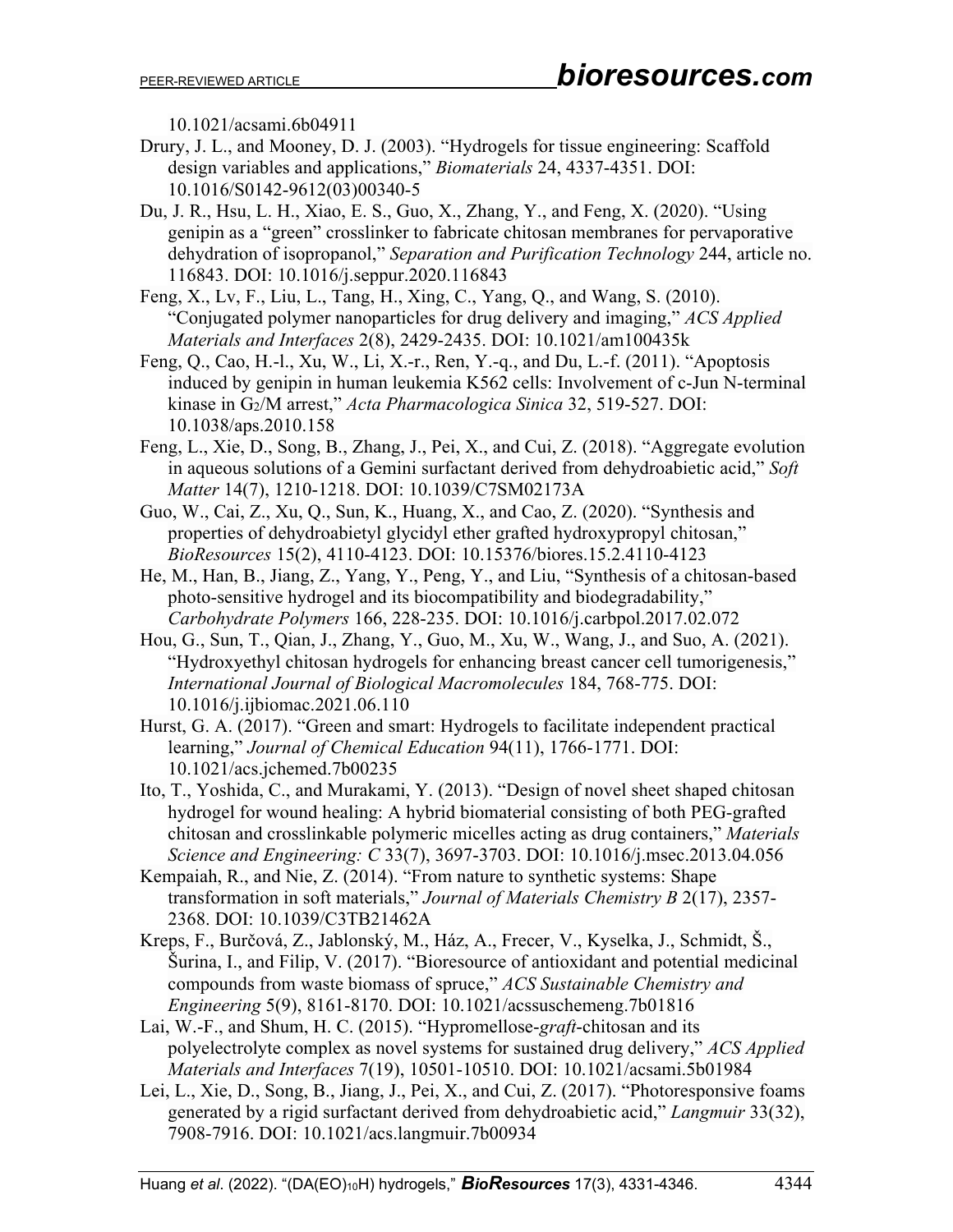- Li, Z., Yang, X., Liu, H., Yang, X., Shan, Y., Xu, X., Shang, S., and Song, Z. (2019). "Dual-functional antimicrobial coating based on a quaternary ammonium salt from rosin acid with *in vitro* and *in vivo* antimicrobial and antifouling properties," *Chemical Engineering Journal* 374, 564-575. DOI: 10.1016/j.cej.2019.05.208
- Liang, Y., Liu, W., Han, B., Yang, C., Ma, Q., Zhao, W., Rong, M., and Li, H. (2011). "Fabrication and characters of a corneal endothelial cells scaffold based on chitosan," *Journal of Materials Science: Materials in Medicine* 22(1), 175-183. DOI: 10.1007/s10856-010-4190-6
- Liu, Q., Dong, Z., Ding, Z., Hu, Z., Yu, D., Hu, Y., Abidi, N., and Li, W. (2018). "Electroresponsive homogeneous polyelectrolyte complex hydrogels from naturally derived polysaccharides," *ACS Sustainable Chemistry and Engineering* 6(5), 7052- 7063. DOI: 10.1021/acssuschemeng.8b00921
- Marsich, [E.,](https://onlinelibrary.wiley.com/action/doSearch?ContribAuthorRaw=Marsich,+Eleonora) Borgogna, [M.,](https://onlinelibrary.wiley.com/action/doSearch?ContribAuthorRaw=Borgogna,+Massimiliano) Donati, [I.,](https://onlinelibrary.wiley.com/action/doSearch?ContribAuthorRaw=Donati,+Ivan) Mozetic, P., Strand, B. L., Salvador, S. G., Vittur, F., and Paoletti, S. (2008). "Alginate/lactose-modified chitosan hydrogels: A bioactive biomaterial for chondrocyte encapsulation," *Journal of Biomedical Materials Research. Part A* 84(2), 364-376. DOI: 10.1002/jbm.a.31307
- McKay, C. A., Pomrenke, R. D., McLane, J. S., Schaub, N. J., DeSimone, E. K., Ligon, L. A., and Gilbert, R. J. (2014). "An injectable, calcium responsive composite hydrogel for the treatment of acute spinal cord injury," *ACS Applied Materials and Interfaces* 6(3), 1424-1438. DOI: 10.1021/am4027423
- Muzzarelli, R. A. A., El Mehtedi, M., Bottegoni, C., Aquili, A., and Gigante A. (2015). "Genipin-crosslinked chitosan gels for tissue engineering and regeneration of cartilage and bone," *Marine Drugs* 13(12), 7314-7338. DOI: 10.3390/md13127068
- Nunes, C., Coimbra, M. A., and Ferreira, P. (2018). "Tailoring functional chitosanbased composites for food applications," *The Chemical Record* 18(7-8), 1138-1149. DOI: 10.1002/tcr.201700112
- Park, J.-E., Lee, J.-Y., Kim, H.-G., Hahn, T.-R., and Paik, Y.-S. (2002). "Isolation and characterization of water-soluble intermediates of blue pigments transformed from geniposide of *Gardenia jasminoides*," *Journal of Agricultural and Food Chemistry* 50(22), 6511-6514. DOI: 10.1021/jf020499b
- Peppas, N. A., Bures, P., Leobandung, W., and Ichikawa, H. (2000). "Hydrogels in pharmaceutical formulations," *European Journal of Pharmaceutics and Biopharmaceutics* 50(1), 27-46. DOI: 10.1016/S0939-6411(00)00090-4
- Piantanida, E., Alonci, G., Bertucci, A., and De Cola, L. (2019). "Design of nanocomposite injectable hydrogels for minimally invasive surgery," *Accounts of Chemical Research* 52(8), 2101-2112. DOI: 10.1021/acs.accounts.9b00114
- Ravi Kumar, M. N. V. (2000). "A review of chitin and chitosan applications," *Reactive and Functional Polymers* 46(1), 1-27. DOI: 10.1016/S1381-5148(00)00038-9
- Sacco, P., Borgogna, M., Travan, A., Marsich, E., Paoletti, S., Asaro, F., Grassi, M., and Donati, I. (2014). "Polysaccharide-based networks from homogeneous chitosan tripolyphosphate hydrogels: Synthesis and characterization," *Biomacromolecules* 15(9), 3396-3405. DOI: 10.1021/bm500909n
- Sacripante, G. G., Zhou, K., and Farooque, M. (2015). "Sustainable polyester resins derived from rosins," *Macromolecules* 48(19), 6876-6881. DOI: 10.1021/acs.macromol.5b01462
- Shariatinia, Z. (2019). "Pharmaceutical applications of chitosan," *Advances in Colloid and Interface Science* 263, 131-194. DOI: 10.1016/j.cis.2018.11.008
- Sung, H.-W., Chang, W.-H., Ma, C.-Y., and Lee, M.-H. (2003). "Crosslinking of